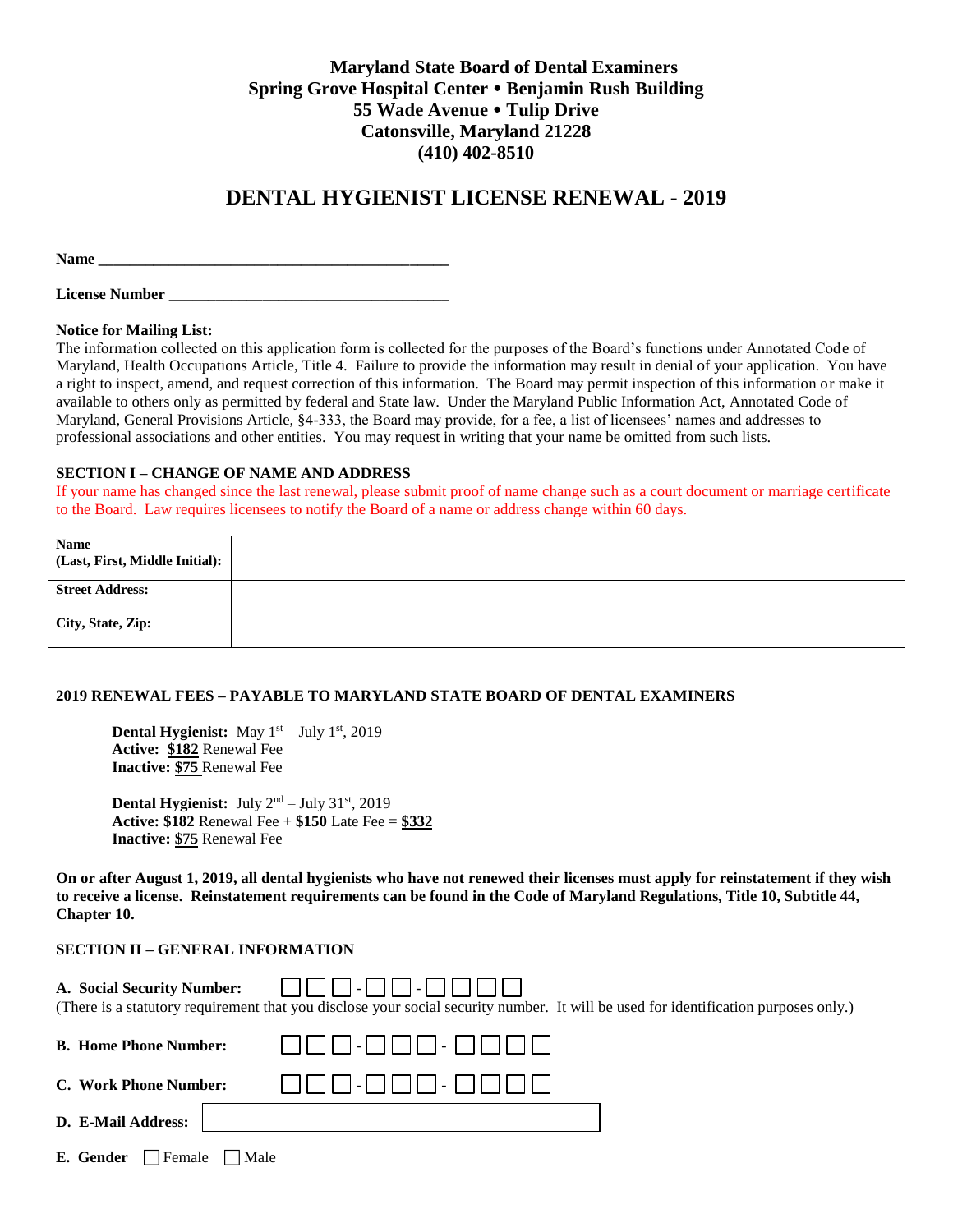# **SECTION II – GENERAL INFORMATION (CONT'D)**

# **F. Race/Ethnic Identification – Please check all that apply**

| Are you of Hispanic or Latino origin? Yes $\Box$ No $\Box$                                                                     |  |  |
|--------------------------------------------------------------------------------------------------------------------------------|--|--|
| (A person of Cuban, Mexican, Puerto Rican, South or Central American, or other Spanish culture or origin, regardless of race.) |  |  |

Select one or more of the following racial categories:

- 1. <sup>American Indian or Alaska Native</sup> (A person having origins in any of the original peoples of North or South America, including Central America, and who maintains tribal affiliations or community attachment.)
- 2.  $\Box$  Asian (A person having origin in any of the original peoples of the Far East, Southeast Asia, or the Indian subcontinent including, for example, Cambodia, China, India, Japan, Korea, Malaysia, Pakistan, the Philippine Islands, Thailand, and Vietnam.)
- 3.  $\Box$  Black or African American (A person having origins in any of the black racial groups of Africa.)
- 4. Native Hawaiian or other Pacific Islander (A person having origins in the original peoples of Hawaii, Guam, Samoa, or other Pacific Islands.)
- 5. White (A person having origins in any of the original peoples of Europe, the Middle East, or North Africa.)
- G. Date of Birth  $\text{(mm/dd/yyy)}$

#### **H. Requested licensure status:**

Check one of the following:

- **D** Active
- $\Box$  Inactive
- Do not renew
- Retired Volunteer (Please contact the Board's office for a Retired Volunteer Application)
- **I. Present Maryland licensure status:**

 $\Box$  Active  $\Box$  Inactive

## **J. Maryland practice**:

Since your last renewal have you practiced in the State of Maryland?  $\Box$  Yes  $\Box$  No

#### **K. Licensure in other states:**

| <b>State</b> | <b>License Number</b> |  |  |
|--------------|-----------------------|--|--|
|              |                       |  |  |
|              |                       |  |  |
|              |                       |  |  |

## **SECTION III - CHARACTER AND FITNESS**

The following questions pertain to the period starting on July 1, 2017 and ending June 30, 2019.

**If you answer "YES" to any question(s) in Section III – Character and Fitness, attach a separate page with a complete explanation of each occasion. Each attachment must have your name in print, signature, and date.**

# **YES NO SINCE JULY 1, 2017**

- a. Has any licensing or disciplinary board of any jurisdiction, including Maryland, or any federal entity denied your application for licensure, reinstatement, or renewal, or taken any action against your license, including but not limited to reprimand, suspension, revocation, a fine, or non-judicial punishment? If you are under a Board Order in a state other than Maryland and the Order was effective on or after July 1, 2017, you must enclose a certified legible copy of the entire Order with this application.
- $\Box$  b. Have any investigations or charges been brought against you or are any currently pending in any jurisdiction, including Maryland, by any licensing or disciplinary board or any federal or state entity?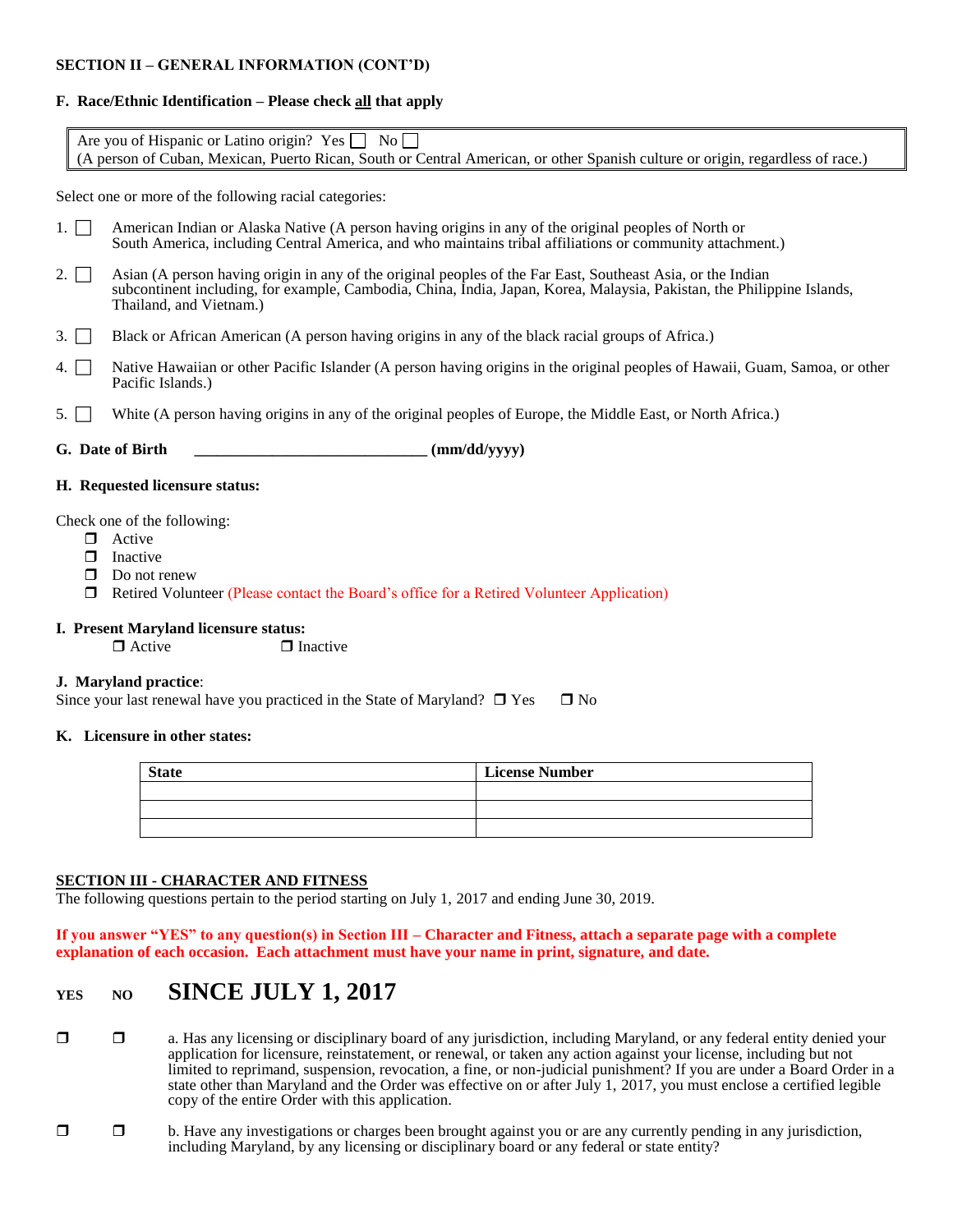## **SECTION III - CHARACTER AND FITNESS (CONT'D)**

| <b>YES</b> | NO     |                                                                                                                                                                                                                                                                                                                                   |
|------------|--------|-----------------------------------------------------------------------------------------------------------------------------------------------------------------------------------------------------------------------------------------------------------------------------------------------------------------------------------|
| $\Box$     | $\Box$ | c. Has your application for a dental hygienist license in any jurisdiction been withdrawn for any reason?                                                                                                                                                                                                                         |
| $\Box$     | $\Box$ | d. Has an investigation or charge been brought against you by a hospital, related institution, or alternative health care<br>system?                                                                                                                                                                                              |
| $\Box$     | $\Box$ | e. Have you had any denial of application for privileges, failure to renew your privileges, or limitation, restriction,<br>suspension, revocation or loss in privileges in a hospital, related health care facility, or alternative health care<br>system?                                                                        |
| $\Box$     | $\Box$ | f. Have you pled guilty, nolo contendere, had a conviction or receipt of probation before judgment or other<br>diversionary disposition of any criminal act, excluding minor traffic violations?                                                                                                                                  |
| $\Box$     | $\Box$ | g. Have you pled guilty, nolo contendere, had a conviction, or receipt of probation before judgment or other<br>diversionary disposition for an alcohol or controlled dangerous substance offense, including but not limited to<br>driving while under the influence of alcohol or controlled dangerous substances?               |
| $\Box$     | $\Box$ | h. Do you have criminal charges pending against you in any court of law, excluding minor traffic violations?                                                                                                                                                                                                                      |
| $\Box$     | $\Box$ | i. Do you have a physical condition that impairs your ability to practice dental hygiene?                                                                                                                                                                                                                                         |
| $\Box$     | $\Box$ | <i>i</i> . Do you have a mental health condition that impairs your ability to practice dental hygiene?                                                                                                                                                                                                                            |
| $\Box$     | $\Box$ | k. Have the use of drugs and/or alcohol resulted in an impairment of your ability to practice dental hygiene?                                                                                                                                                                                                                     |
| $\Box$     | $\Box$ | 1. Have you illegally used drugs?                                                                                                                                                                                                                                                                                                 |
| $\Box$     | $\Box$ | m. Have you surrendered or allowed your license to lapse while under investigation by any licensing or disciplinary<br>board of any jurisdiction, including Maryland, or any federal or state entity?                                                                                                                             |
| $\Box$     | $\Box$ | n. Have you been named as a defendant in a filing or settlement of a malpractice action?                                                                                                                                                                                                                                          |
| $\Box$     | $\Box$ | o. Has your employment been affected or have you voluntarily resigned from any employment, in any setting, or<br>have you been terminated or suspended, from any hospital, related health care or other institution, or any federal<br>entity for any disciplinary reasons or while under investigation for disciplinary reasons? |

**The Well Being Committee assists dental hygienists and their families who are experiencing personal problems. The Committee has helped a number of dental hygienists over the years with problems such as stress, drug dependence, alcoholism, depression, medical problems, infectious diseases, neurological disorders and other illnesses that cause impairment. For more information please call 800-974-0068 or visit the website a[t www.mdhawell-being.org](http://www.mdhawell-being.org/)**.

## **SECTION IV – LOCAL ANESTHESIA AND NITROUS OXIDE**

Please answer the following:

**YES NO**

- $\Box$  I administer local anesthesia.
- $\Box$   $\Box$  I have received Board recognition to administer local anesthesia.
- $\Box$   $\Box$  I monitor patients to whom nitrous oxide has been administered.
- I have received Board recognition to administer nitrous oxide to patients.

## **SECTION V – DENTAL HYGIENE EDUCATION**

a. School of graduation: \_\_\_\_\_\_\_\_\_\_\_\_\_\_\_\_\_\_\_\_\_\_\_\_\_\_\_\_

b. Date of graduation: \_\_\_\_\_\_\_\_\_\_\_\_\_\_\_\_\_\_\_\_\_\_\_\_\_\_\_\_

(Month, Day & Year)

c. Degree Earned: \_\_\_\_\_\_\_\_\_\_\_\_\_\_\_\_\_\_\_\_\_\_\_\_\_\_\_\_\_\_\_\_\_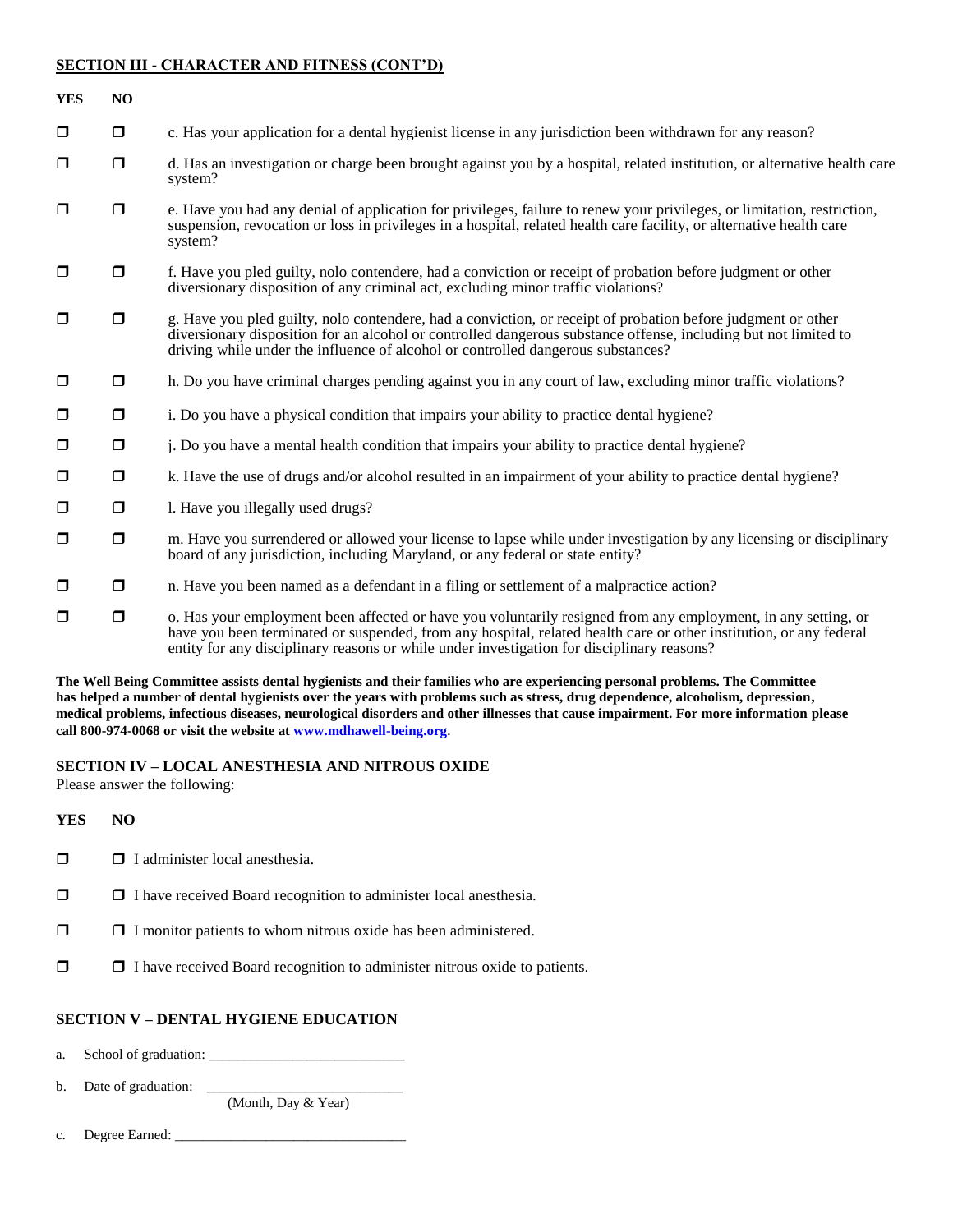### **SECTION VI - CONTINUING EDUCATION REQUIREMENTS**

Choose one statement that applies to you. If you check d., you must include a written request for an extension with this application. All applicants for renewal of an active license must complete and return the enclosed form listing the names, dates, and credit hours of courses taken during the continuing education period.

**Notice Regarding 2-Hour Board-Approved Course on Abuse and Neglect**: Those who obtained an **initial** dental hygiene license in 2017 must complete a 2-hour Board-approved course on abuse and neglect as it relates to Maryland law before their license will be renewed. **Those who renewed their license in 2015 are required to complete the course as a condition of license renewal in this 2019 renewal cycle. Those who renewed their license in 2017 are not required to complete the course as a condition of license renewal in this 2019 renewal cycle since the regulations require that the course be completed every other renewal cycle.** Therefore, those who completed the course as a condition of license renewal in 2017 must complete the course again as a condition of license renewal in 2021, 2025, 2029 etc.

**Notice Regarding Board-Approved Courses in 1) Cultural and Linguistic Competency, Health Disparities, and Health Literacy; and 2) Military Culture: A licensee may earn a combined total of up to 4 continuing education hours for the following Board-approved courses: 1) Cultural and Linguistic Competency, Health Disparities, and Health Literacy; and 2) Military Culture.**

**For additional information please visit the Board's website at health.maryland.gov/dental and click on the link under the topic Continuing Education – Courses in Cultural and Linguistic Competency, Health Disparities, and Health Literacy; and Courses in Military Culture.**

- $\Box$  a. Continuing education requirement met. I have completed 30 hours of continuing education, including two (2) hours of infection control, and maintained my CPR certification during the Period from January 1, 2017 through December 31, 2018. I have also completed a 2-hour Board-approved course on abuse and neglect as it relates to Maryland law (if required to do so).
- **D** b. New graduate. I received a license within 6 months after graduation from an approved dental hygiene school and am not required to fulfill the continuing education requirements of the Board for the first 2-year renewal cycle following initial licensure.
- $\Box$  c. Inactive status. I have or am requesting an inactive dental hygiene license and am not subject to the continuing education required until or unless I request reactivation of the license.
- $\Box$  d. Continuing education requirement not met. I have not fulfilled the continuing education requirements of the Board and have attached a written request for an **extension to June 30, 2019** to satisfy the continuing education requirements. I understand that failure to include a written request for an extension may result in my not meeting the qualifications for renewal of my license.

#### **Release and Certification Instructions:**

Please indicate your acceptance of the Release and Certification by 1) checking the box "Yes" and 2) Signing the Release and Certification.

#### **Release and Certification:**

Practice of dental hygiene without an active license is a violation of the Dental Practice Act. **I affirm that the contents of this document are true and correct to the best of my knowledge and belief. Failure to provide truthful answers may result in disciplinary action.** 

I agree that the Maryland State Board of Dental Examiners (the Board) may request any information necessary to process my application for a dental hygiene license in Maryland from any person or agency, including but not limited to postgraduate program directors, individual hygienists, government agencies, the National Practitioner Data Bank, the Healthcare Integrity and Protection Data Bank, hospitals and other licensing bodies, and I agree that any person or agency may release to the Board the information requested. I also agree to sign any subsequent release for information that may be requested by the Board.

I agree that I will fully cooperate with any request for information or with any investigation related to my dental hygiene license as a licensed dental hygienist in the State of Maryland, including a subpoena requesting documents or records; the inspection of my dental hygiene license; or my appearance before the Board or its staff.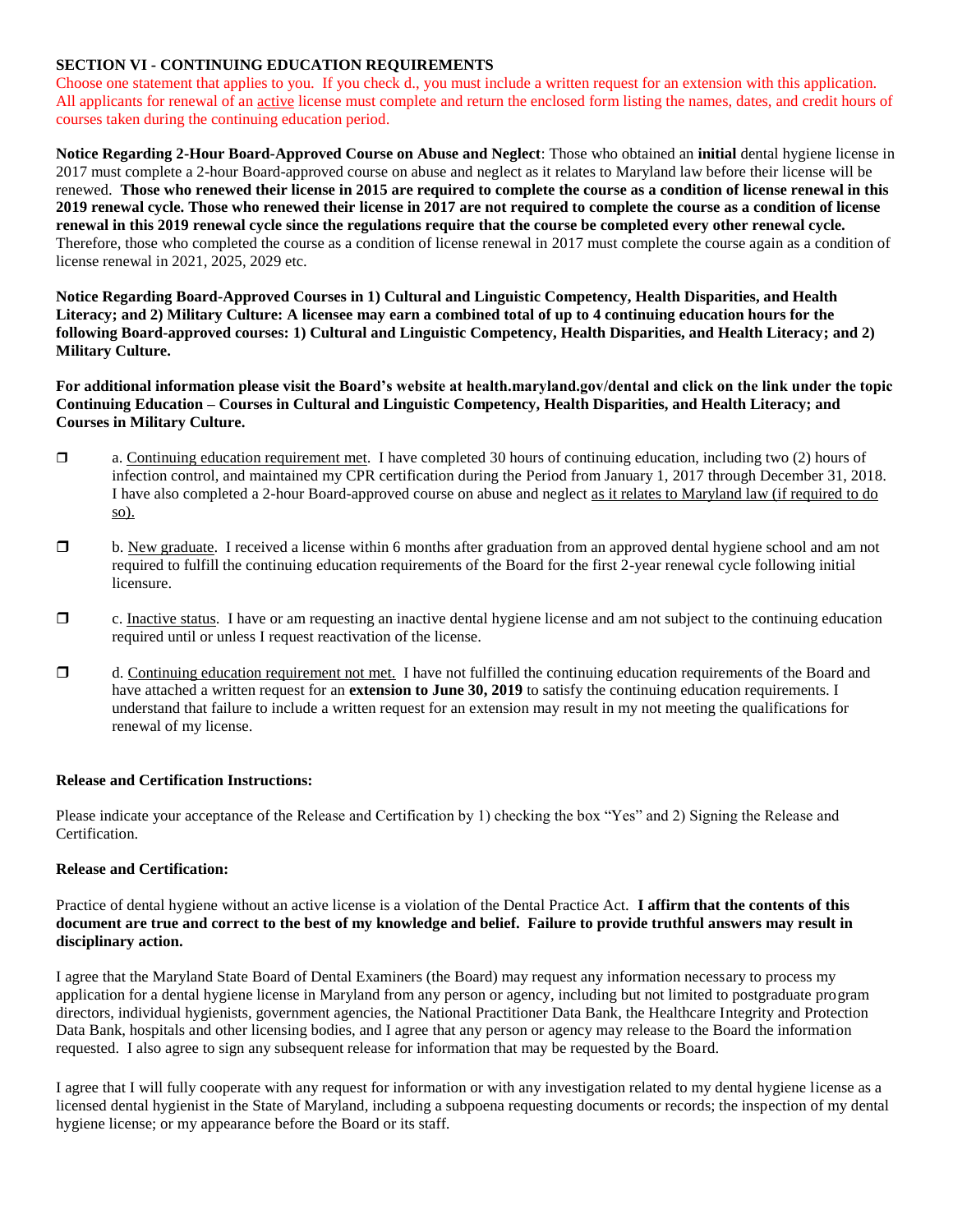I shall inform the Board within 60 days of any change to any answer I originally gave in this application, any arrest or conviction, any change of address or any action that occurs based on accusations that would be grounds for disciplinary action under the Annotated Code of Maryland, Health Occupations Article, §4-315. I solemnly affirm, under the penalties of perjury, that the above is true to the best of my knowledge, information or belief.

 $\overline{\phantom{a}}$  , and the set of the set of the set of the set of the set of the set of the set of the set of the set of the set of the set of the set of the set of the set of the set of the set of the set of the set of the s

# **Yes (In addition please sign the Release and Certification which follows)**

Applicant Signature Date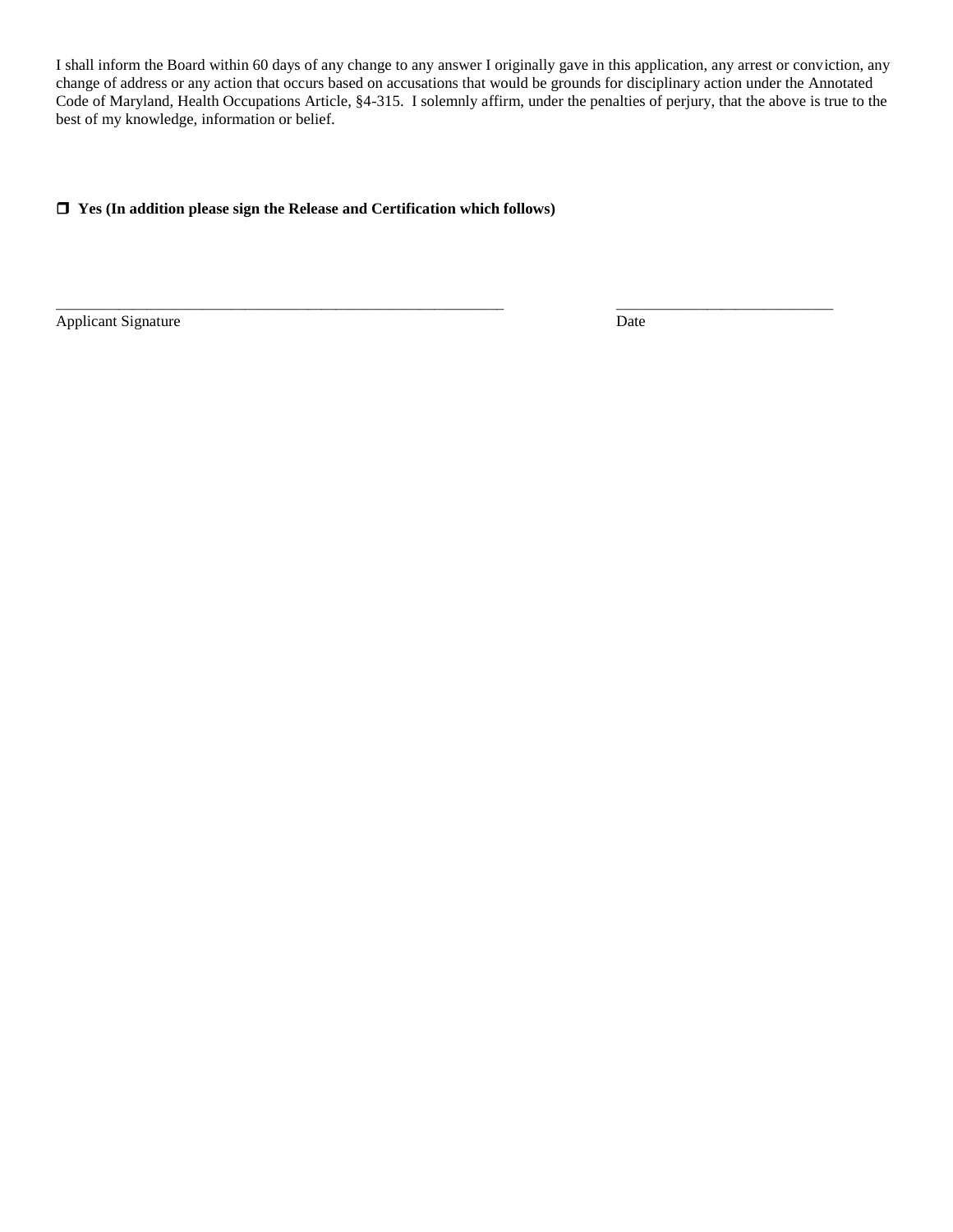#### **STATEMENT OF CONTINUING EDUCATION COURSES COMPLETED FOR 2019 LICENSE RENEWAL. CONTINUING EDUCATION PERIOD: JANUARY 1, 2017 – DECEMBER 31, 2018**

Regulations require that in order to renew a dental hygiene license applicants complete 30-hours of Board-approved continuing education per renewal period, including 2-hours of infection control, maintain CPR Certification, and complete a 2-hour Board- approved course on abuse and neglect as it relates to Maryland law, if required to do so.

Licensees may complete a combined total of up to 4 hours of Board-approved courses in 1) cultural and linguistic competency, health disparities, and health literacy; and 2) military culture.

Up to 17 hours of self-study activity are permitted to meet the 30-hour requirement. Courses on money management, personal finance, personal business matters, including practice management, personal health and recreation, politics, memory training, speed reading, and HIPAA are not considered clinical and may not be applied toward the 30-hour continuing education requirement. For a copy of the Code of Maryland Regulations, Title 10, Subtitle 44, Chapter 22, Continuing Education, contact the Board at (410) 402-8509.

|                  | <b>COURSE TITLE OR NAME</b> | <b>CREDIT</b><br><b>HOURS</b><br><b>EARNED</b> | <b>DATE</b> | NAME OF INSTRUCTOR OR<br><b>SPONSOR</b> | <b>Check if</b><br><b>Self</b><br><b>Study</b> |
|------------------|-----------------------------|------------------------------------------------|-------------|-----------------------------------------|------------------------------------------------|
| 1.               |                             |                                                |             |                                         |                                                |
| 2.               |                             |                                                |             |                                         |                                                |
| 3.               |                             |                                                |             |                                         |                                                |
| $\overline{4}$ . |                             |                                                |             |                                         |                                                |
| 5.               |                             |                                                |             |                                         |                                                |
| 6.               |                             |                                                |             |                                         |                                                |
| 7.               |                             |                                                |             |                                         |                                                |
| 8.               |                             |                                                |             |                                         |                                                |
| 9.               |                             |                                                |             |                                         |                                                |
| 10.              |                             |                                                |             |                                         |                                                |
| $11.$            |                             |                                                |             |                                         |                                                |
| 12.              |                             |                                                |             |                                         |                                                |
| 13.              |                             |                                                |             |                                         |                                                |
| 14.              |                             |                                                |             |                                         |                                                |
| 15.              |                             |                                                |             |                                         |                                                |
| 16.              |                             |                                                |             |                                         |                                                |
| 17.              |                             |                                                |             |                                         |                                                |
| 18.              |                             |                                                |             |                                         |                                                |
| 19.              |                             |                                                |             |                                         |                                                |
| 20.              |                             |                                                |             |                                         |                                                |

| <b>Infection Control Course:</b>  |                 |  |
|-----------------------------------|-----------------|--|
| Abuse and Neglect (PANDA) Course: |                 |  |
| <b>Current CPR Card:</b>          | No CE<br>credit |  |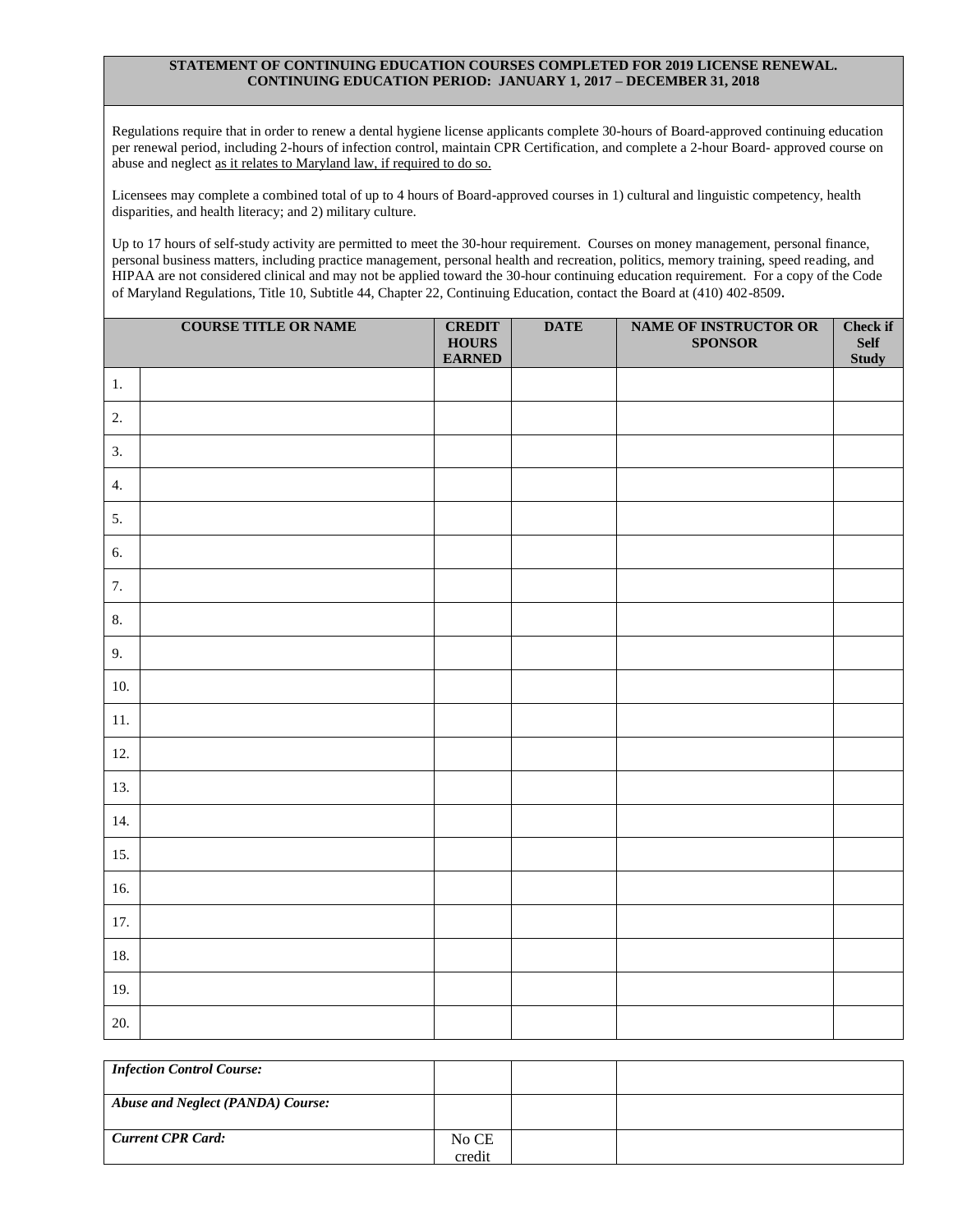**Maryland State Board of Dental Examiners Spring Grove Hospital Center Benjamin Rush Building 55 Wade Avenue Tulip Drive Catonsville, Maryland 21228 (410) 402-8510**

# **2019 RENEWAL INSTRUCTIONS RENEWAL DEADLINE JUNE 30, 2019**

# **Renewal Instructions:**

This is your renewal package for the July 1, 2019 through June 30, 2021 renewal period. Our renewal application has changed. Please carefully read and complete each section of the renewal application that pertains to your licensure type and return it to our office on or before Monday July 1, 2019. You may renew only if you have completed your continuing education requirements by December 31, 2018 or have requested a six-month extension to complete the requirements by June 30, 2019, as required by regulation. Your signature on the application attests to the successful completion of the required hours by the deadline. Submission of any false statement regarding continuing education may result in formal disciplinary action by the Board.

Your application must be fully completed and signed in order to be processed. **Incomplete forms will be returned and will cause your renewal to be delayed and subject you to a reprocessing fee of \$50.** Applications that are not fully completed, signed, and received by the Board before the expiration date will subject you to additional fees and possible disciplinary action. **Practicing without a current active license, registration, or certification is a violation of the Dentistry Act and could result in disciplinary action, including suspension or revocation.**

**Address:** The Board must, by law, have a valid address for you. The address you provide is the "address of record" that is available for public information requests and the address to which the Board will forward all correspondence. The Board does not send licenses, registrations, or certifications to post office boxes. You must provide a street address. Please provide a telephone number where you can be reached during the day in the event the Board needs to contact you regarding the processing of your application.

**Continuing Education:** A licensee shall complete not less than 30 full hours of continuing education, including at least 2-hours of infection control, during the 2-year period from January 1, 2017 – December 31, 2018. A licensee must also maintain cardiopulmonary resuscitation (CPR) certification from the American Heart Association's Basic Life Support for Healthcare Providers, the American Red Cross Cardiopulmonary Resuscitation for Professional Rescuers, or an equivalent program approved by the Board. The CPR certification does not count toward fulfilling the continuing education requirements. In addition, you must complete a 2-hour Board-approved course on abuse and neglect as it relates to Maryland law, if required to do so, which you may take in a classroom or on-line. Also, licensees may complete a combined total of up to 4 hours of Board-approved courses in 1) Cultural and Linguistic Competency, Health Disparities, and Health Literacy; and 2) Military Culture.

**Licensees must complete the enclosed Statement of Continuing Education Courses Completed for License Renewal.** You need to list the name of the course, the number of credit hours, the date completed, the name of instructor or sponsor and check if self-study. **Do not submit course completion certificates. Licensees selected for a continuing education audit received separate notification. If you received an audit notification letter you need not complete the enclosed Statement of Continuing Education Courses Completed for License Renewal.**